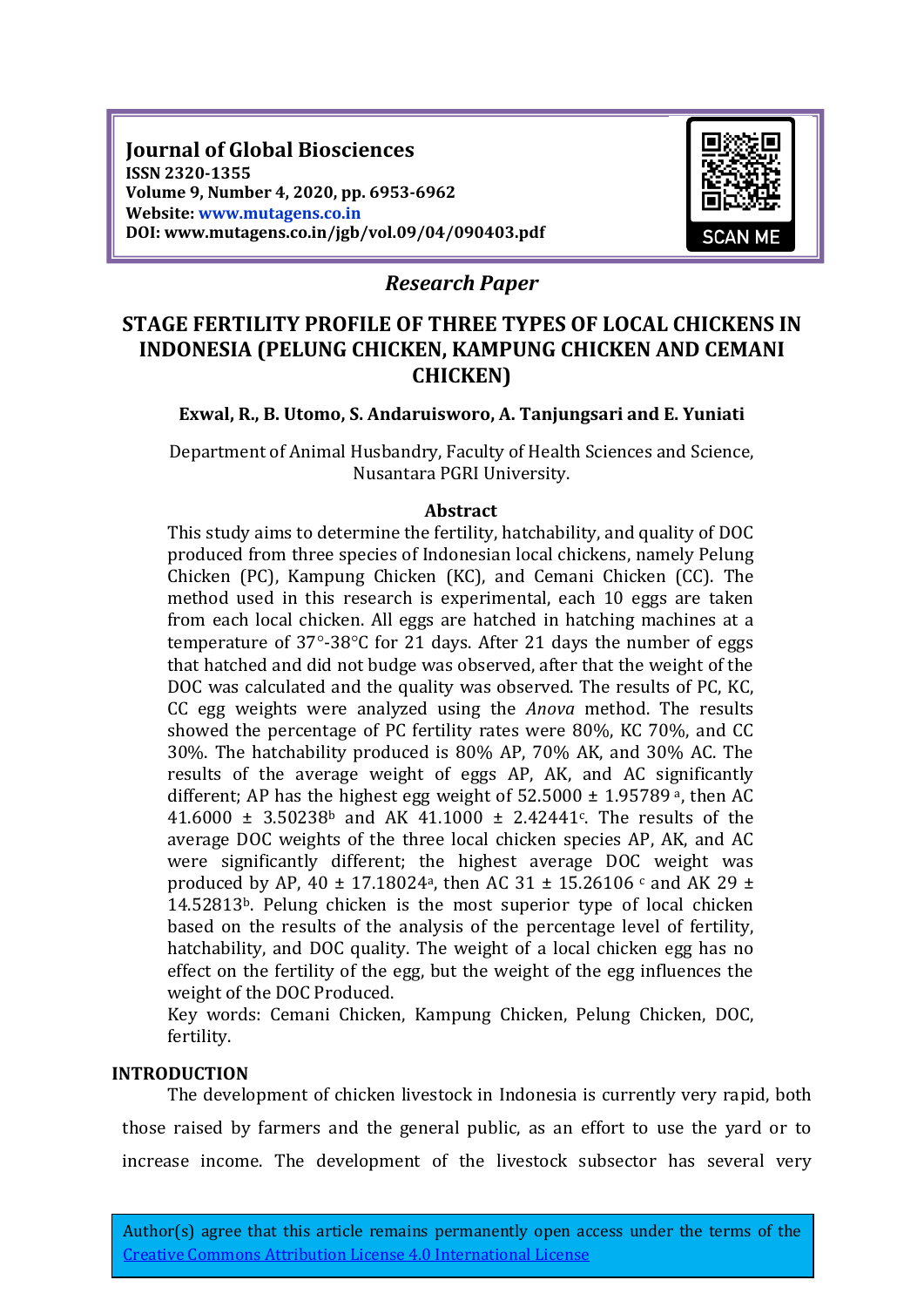important functions in national development, namely as a function of providing quality animal food, in the form of meat, eggs, and milk [1].

Chicken farming is a type of breeding method that develops in the community environment. The types of chickens that developed in the community are currently divided into two, namely purebred chicken and free-range chicken. Broilers are types of chicken that have a high meat productivity style, for example broilers or broilers. Freerange chickens (not race) are types of chickens that are often found in the community environment, these chickens are better known as local chickens [1].

Free-range or local chickens are usually kept freely by allowing chickens to roam in the yard. Local chicken is a very wide distribution area, maintained by almost all rural communities in the home yard [1].

Pelung Chicken is a superior chicken typical of Cianjur City, West Java. Pelung chicken is one of the genetic resources of local livestock that has a distinctive sound, crowing, relatively large body size with long legs [2]. Chicken Cemani or Chicken Kedu is a superior local chicken from Kedu, Temanggung, Central Java. The advantage of Cemani Chicken is that it is used as an ornamental chicken, besides it can also spawn 215 eggs / year [3]. Kampung Chicken is the result of domestication of red jungle fowl (*Gallus gallus*) which is now scattered in various regions. The advantage of Kampung Chicken is that it is used as a consumption material, both for meat and eggs. Each type of chicken has its own potential, both as a producer of meat, eggs, melodious sounds, fighting chickens, and a beautiful appearance [4].

Egg weight does not only affect the hatchability of eggs hatched using a hatching machine but also affects the hatching weight [5]. The other factors that cause fertility, hatchability and hatching weight are sex ratio, natural marriage and crossbreeding [6].

Hatching is generally done by farmers themselves using two methods, namely natural hatching and artificial hatching. Natural hatching is done by incubating by the mother itself or can also be helped incubating by another parent. This incubation can occur if the egg incubation in the poultry has emerged. Artificial hatching is done by using a device commonly referred to as a hatching machine. Artificial hatching systems using modern hatching machines can produce DOC in greater numbers and guaranteed continued hatching compared to natural hatching [7].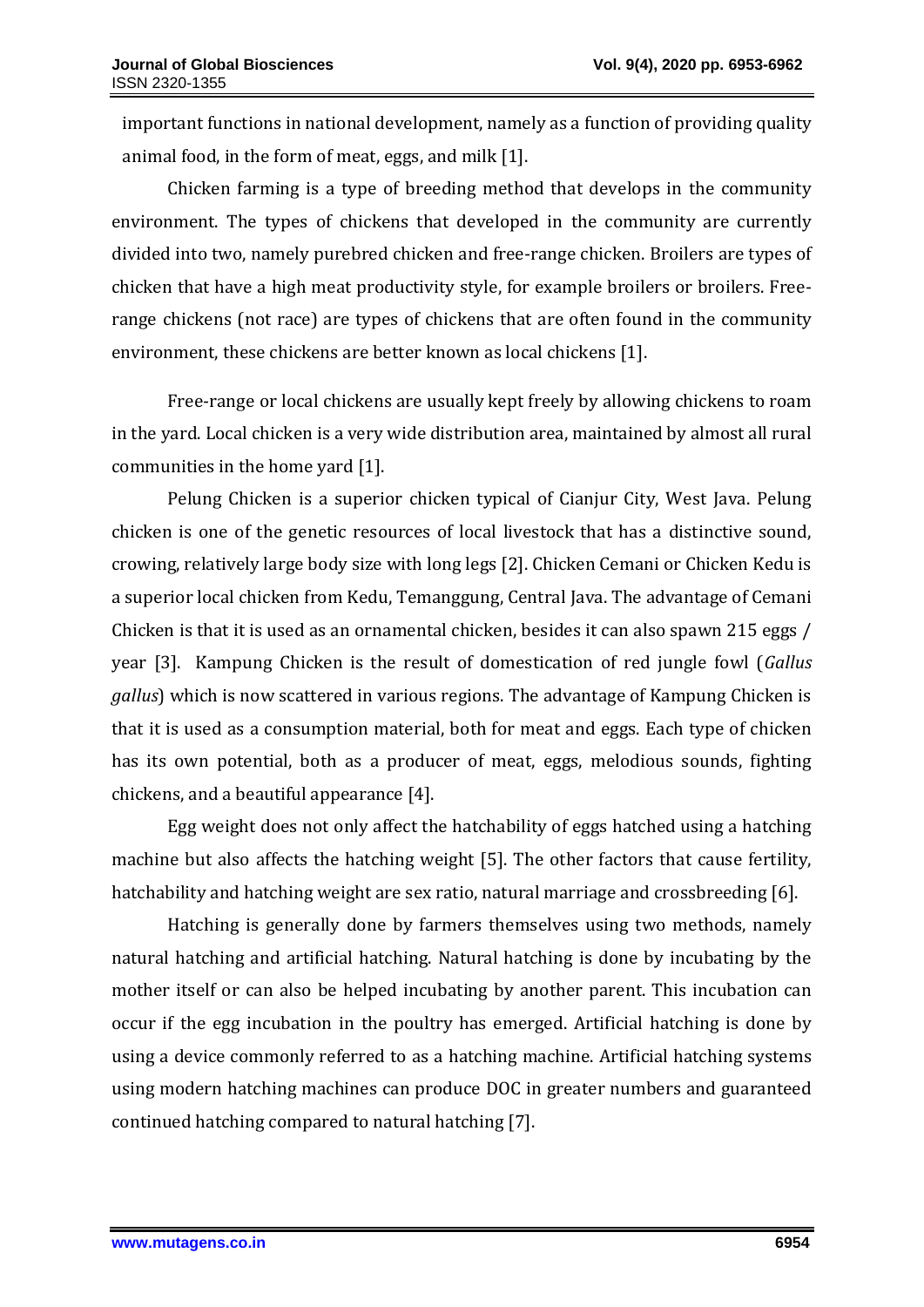Each type of chicken has DOC (Day Old Chick) quality and different hatching potential. DOC is one day old chicks. In general, there are currently only a few local chicken breeders who know the fertility potential, hatchability, and quality of DOC, especially Indonesian local chicken species [8].

This research is expected to be useful for Indonesian local chicken breeders, especially Pelung Chicken, Kampung Chicken, and Cemani Chicken breeders to have a nation of superior broilers and laying hens so that they can meet the consumption needs of the community. This research is the first step to look for a nation of Indonesian local chicken in terms of fertility, hatchability, and DOC quality.

### **MATERIALS AND METHODS**

The study was conducted at the researchers chicken farm located in Nglarangan Hamlet, Selosari Village, Kandat District, Kediri Regency, East Java. Sampling of hatching weights was carried out randomly by 30 eggs originating from Indonesia. Fertility and hatchability data are obtained directly from the results of research that has been done. Egg samples used in this study were 30 local chicken eggs with 3 different types, namely 10 eggs of Kampung Chicken, 10 eggs of Pelung Chicken, and 10 eggs of Cemani Chicken with one hatching period. The data that has been obtained is then analyzed descriptively. The analysis is done by calculating the minimum and maximum, average values, standard deviations, coefficient of variation and estimation of parameters.

#### **Research Procedure**

Sampling was obtained from different places. Pelung chickens are taken from Pelung Wlingi chicken breeders, Kampung chickens from researchers' owned chickens and Cemani Chickens from Kasembon chicken breeders. The age of chicken eggs taken  $\pm$ 2 days with the weight of Kampung Chicken eggs around 38-45 grams, Pelung Chicken eggs around 50-53 grams, and Chicken Cemani eggs around 42-44 grams. After that the study was carried out with the following stages:

### 1. Preparation Stage

The study was conducted for 20 days, from March 3 to 23, 2019. The research was conducted with three treatments and ten replications.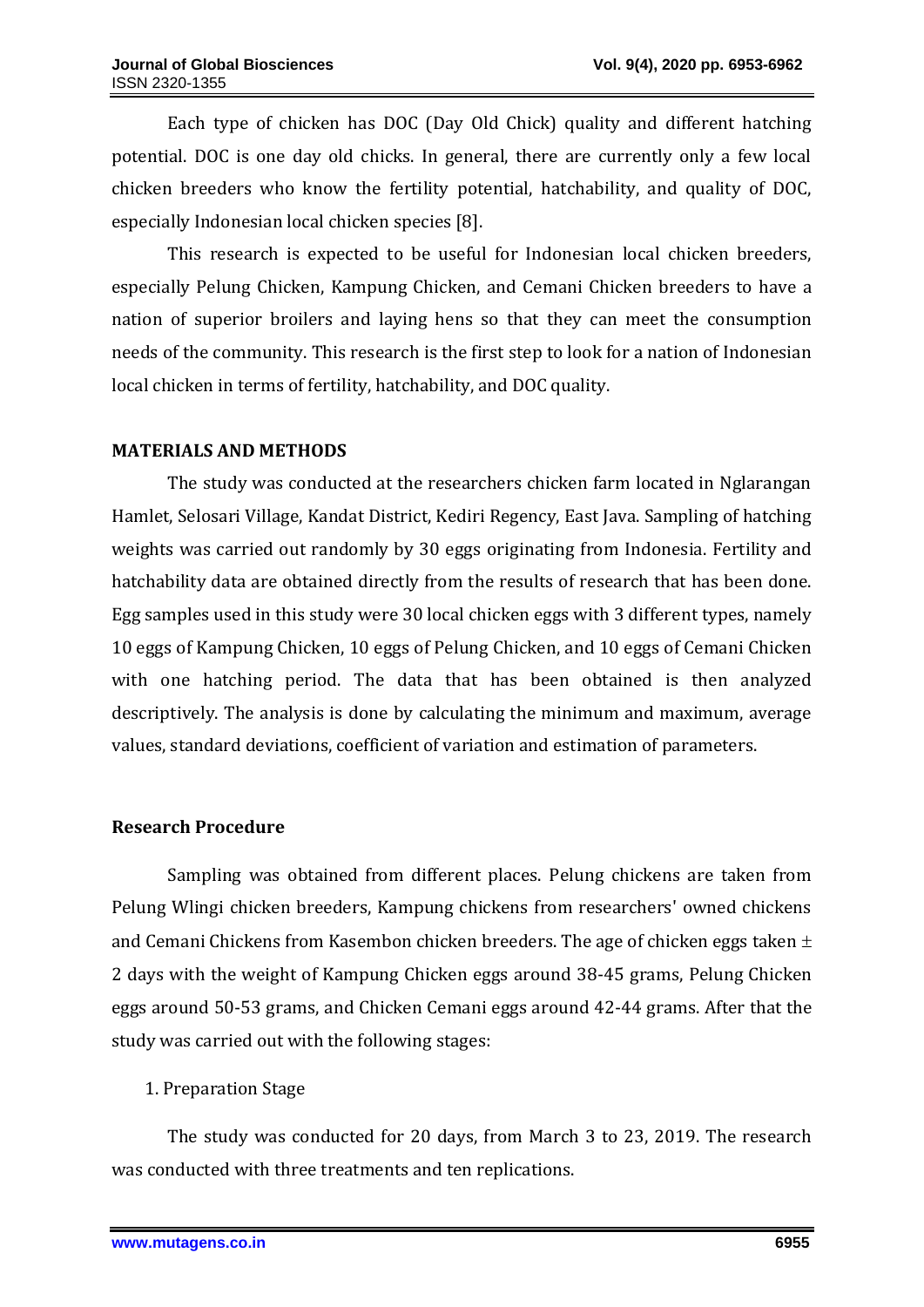- Pelung Chicken  $= 10 \text{ eggs}$
- Kampung Chicken  $= 10$  eggs
- Cemani Chicken  $= 10 \text{ eggs}$

2. Hatching Stage

The hatching stage is the last three days of incubation. During this stage eggs no longer should be turned. Ideally Eggs should be placed flat for this stage and the incubator should be set out so as to be safe for when the chicks hatch as they will spend the hours after they hatch in the incubator.

- Hatching machine temperature  $37^{\circ}$ -38 $^{\circ}$ C
- 4 eggs rotated per day
- 3. Data Analysis

The research method used in this research is to use ANOVA analysis and Completely Randomized Design (CRD). According to the linear model used for CRD is  $[9]$ :

Yij = 
$$
\mu + \alpha i + \sum ij
$$

The formula as follows :

Yij = The results of observations on treatment i test and j test

 $\mu$  = Mean value of expectation

 $\dot{\alpha}$  = Effect of treatment on i test

- $\Sigma$ ij = Effects of i test error and i test
- $i = 1, 2, 3, 4$
- $j = 1, 2, 3, 4$

### **Observed parameters**

a. Fertility Profile

Describe the amount of fertility of the three types of chicken eggs, by calculating how many possible eggs that can hatch and those that do not hatch.

b. Hatching Power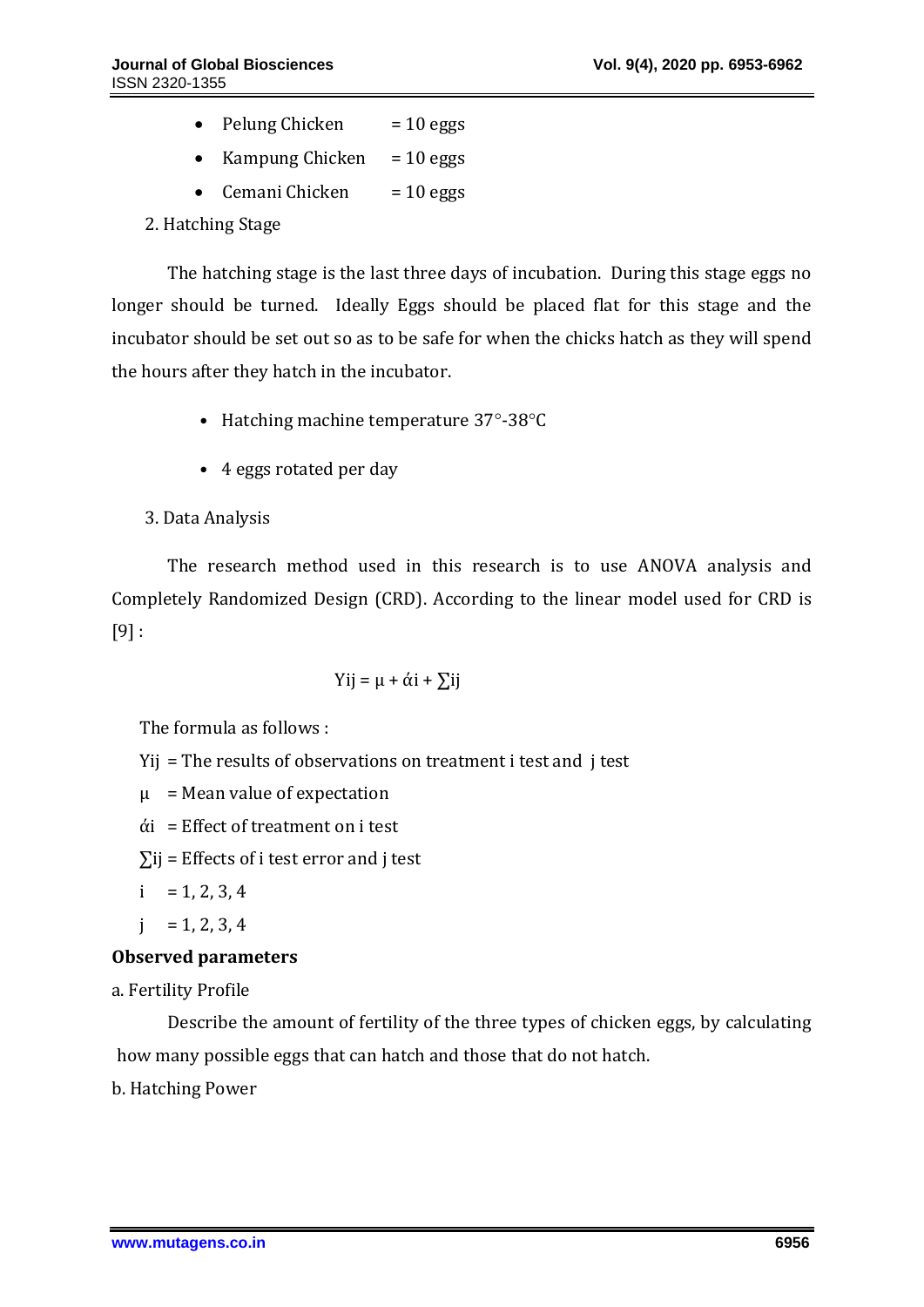Calculate and describe the hatchability of eggs by looking at the number of eggs that hatch, hatching time, the quality of DOC produced from three different types of chicken eggs.

c. DOC quality

Calculate DOC weights produced from three different types of chicken eggs so that they can assess the quality of DOC weights. DOC weight is obtained by weighing the newly hatched DOC with dried feathers, then the hatch weight is calculated when the DOC after hatching [10].

# **RESULTS**

# **A. Fertility**

Fertility profiles of three types of Indonesian local chicken namely Pelung Chicken (PC), Kampung Chicken (KC), and Cemani Chicken (CC) obtained the results that the percentage of fertility (F) highest to lowest, namely PC types by 80%, KC by 70%, and CC by 30%, while the percentage of chicken eggs that were TF (Not Fertile) from highest to lowest was CC by 70%, KC by 30%, and PC by 20% (Figure 1).



Figure 1. The amount of fertility of the three types of chicken eggs, Pelung Chicken (PC), Kampung Chicken (KC), and Cemani Chicken (CC). The graphic represent F means Fertile and NF means Not Fertile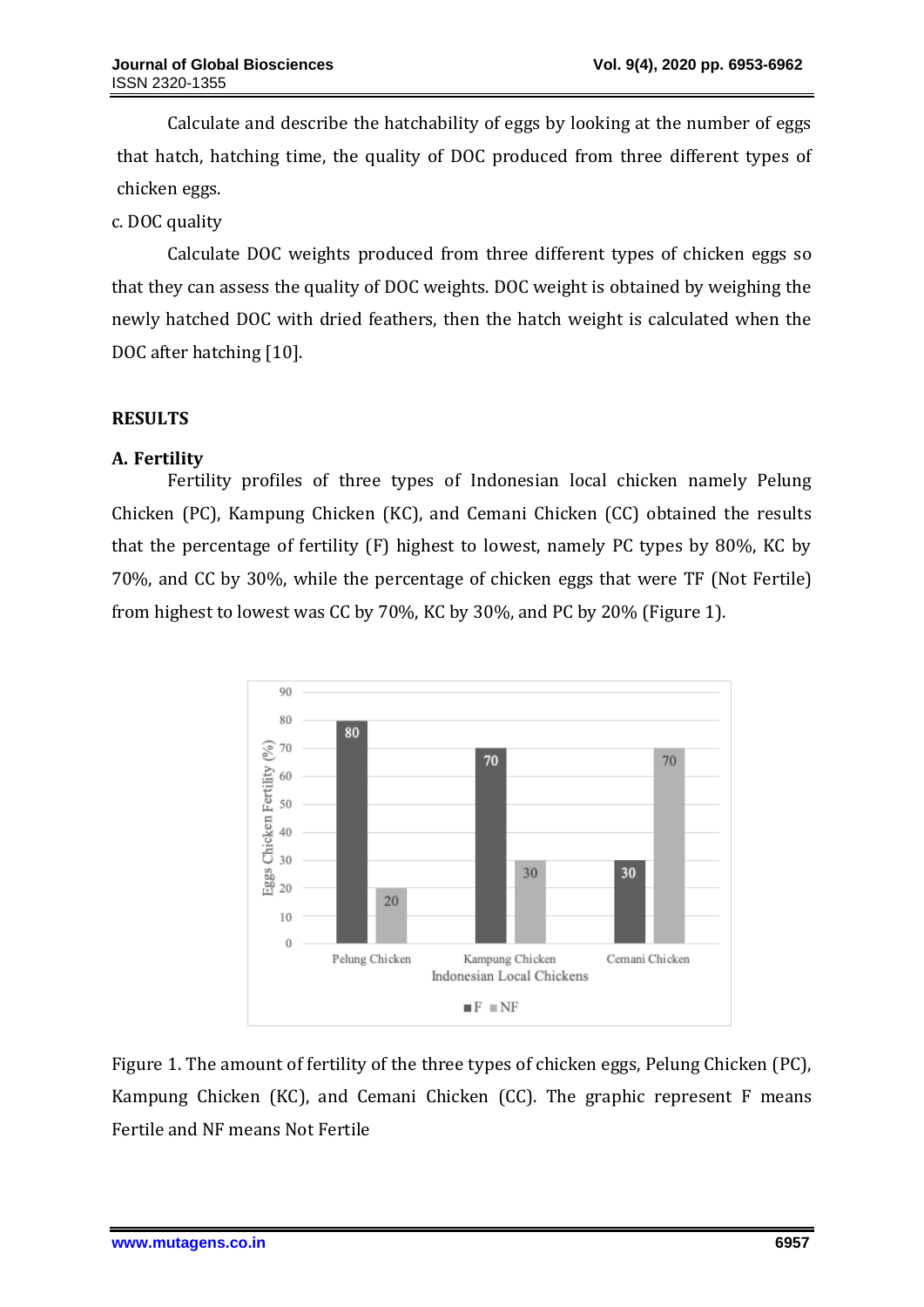Based on these data the type of PC has the highest fertility rate. PC has hatchability and DOC quality is better compared to other types of chicken. Pelung Chicken fertility is classified as good, almost the same as Kampung Chicken. If the Pelung Chicken is mated through artificial insemination the level of fertility is higher than that of natural mating. Fertility of native chickens is also quite good although it does not use artificial insemination system [11].

Egg quality is a character that can be assessed, seen and observed through outward appearance of eggs, to determine good quality and can not be seen from the cleanliness of the skin, texture and shape of the egg [12]. Many other factors affect egg quality, one of which is genetic selection or parent background can contribute to an increase in late embryonic malposition and death. In addition, egg handling before incubation can be a limiting factor for hatching [13].

Based on the results of research that has been done, one of the three types of local chicken eggs studied has a genetic level that is less supportive for hatching, namely CC, besides the temperature used in hatching also affects the CC hatching, if you want to get maximum results, it should not be equated by hatching other types of chicken eggs. More specific research is needed to find out the factors that influence the low CC hatching.

### **B. Hatchability**

The results of the average weight of eggs AP, AK, and AC significantly different; AP has the highest egg weight of  $52.5000 \pm 1.95789$ <sup>a</sup>, then AC  $41.6000 \pm 3.50238$ <sup>b</sup> and AK 41.1000 ± 2.42441<sup>c</sup> (Table 1).

| No. | Type of Chicken / | <b>Egg Weight</b>                  |
|-----|-------------------|------------------------------------|
|     | <b>Treatment</b>  |                                    |
|     | Pelung Chicken    | 52.5000 ± 1.95789 a                |
| 2.  | Kampung Chicken   | $41.1000 \pm 2.42441$ c            |
| 3   | Cemani Chicken    | $41.6000 \pm 3.50238$ <sup>b</sup> |

Table 1. ANOVA Test Egg Weight of three types of Indonesian local chickens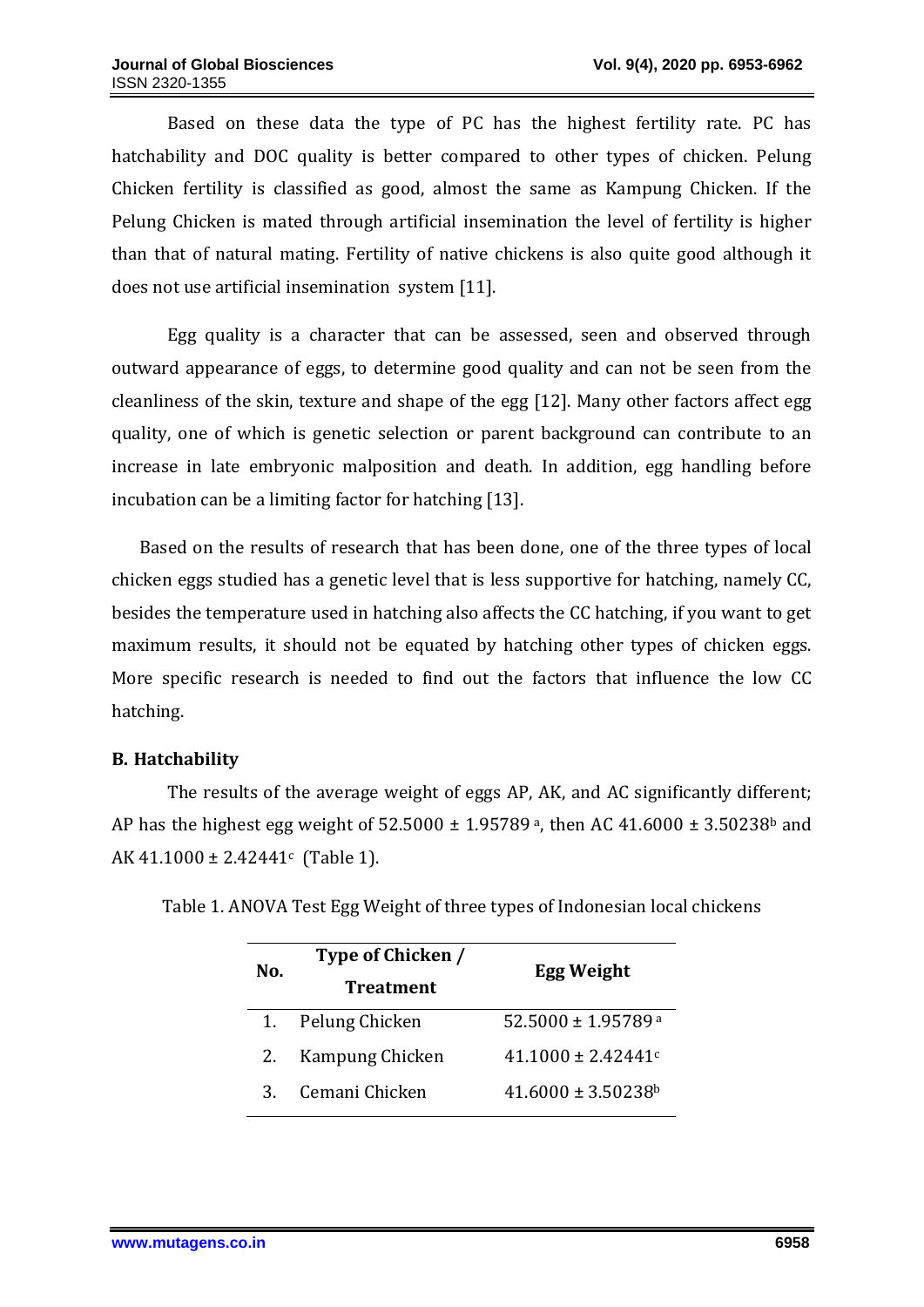The results of the analysis of each of the 10 Indonesian local chicken eggs hatchability were PC eggs having egg weights between 49 - 55gr/egg, KC eggs between 38 - 45gr/egg, and CC eggs between 35 - 46gram/egg. The standard weight for Pelung Chicken eggs is 47.6gr/egg, According to Afrizal (2007) the standard weight of Kampung Chicken eggs is 32.84gr / gg [14], and the standard weight for Chicken Cemani eggs is 41-49gr/egg [15]. Based on this statement, it can be concluded that PC and KC eggs have hatchability above the previous standard (*very good*), whereas CC eggs have hatchability in accordance with standards (*good*).

Hatchability produced by PC eggs, KC, and CC obtained a percentage of 80% in AP egg types, 70% in AK egg types, and 30% in AC egg types. Based on the results of research on the hatchability of three types of Indonesian local chickens it can be concluded that the AP has a higher hatchability than the hatchability of other types of chickens, while AC has the lowest hatchability compared to other types of eggs. It can be seen from the results of 10 AP eggs that hatched as many as 8 eggs, while in the type of AC eggs that hatched as many as 3 eggs. Based on the exposure to the results of the fertility test AC has a low fertility rate it also affects the hatchability of eggs.

Egg hatchability could be influenced by egg preparation, genetic factors, temperature and humidity, age of the mother, egg cleanliness, egg size, egg nutrition and fertility [17]. This statement is further strengthened by the results of research conducted by Addo *et al.* (2018), in his study found that the long storage of eggs and environmental temperature further reduce the development of chicken egg embryos [13]. The embryonic development and hatchability are more influenced by embryo temperature than air temperature [18].

# **C. DOC Quality**

Analysis of DOC quality can be seen from the weight of DOC produced by each type of local chicken when it hatches. The result of DOC quality analysis based on DOC weights using ANOVA analysis can be seen in the following table.

The results of the average DOC weights of the three local chicken species AP, AK, and AC were significantly different; the highest average DOC weight was produced by AP,  $40 \pm 17.18024$ <sup>a</sup>, then AC 31  $\pm 15.26106$  c and AK 29  $\pm 14.52813$ <sup>b</sup>.

The highest average weight is AP DOC weight, then the lowest average chicken DOC hatch is AC DOC. Based on data from the analysis of the quality of DOC and egg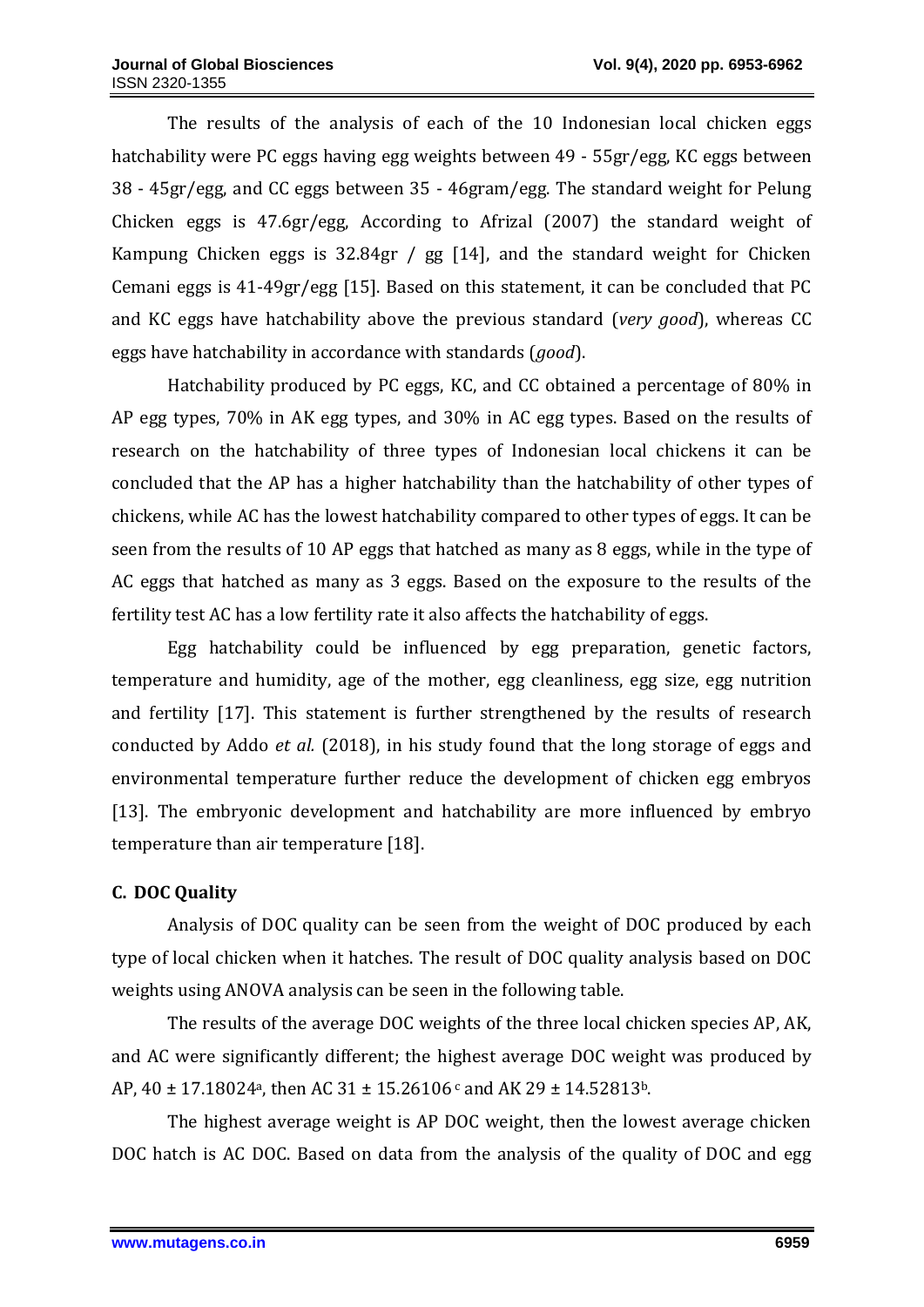weight three types of Indonesian local chickens, it can be concluded that egg weight has an influence on the weight of the DOC produced. The good quality of DOC is minimum weight of 37gram /chicken [19].

Table 2. Results Of Weighted DOC Analysis Using ANOVA Test Of Three Indonesian Local Chicken Species

| No. | Type of Chicken / | <b>Egg Weight</b>              |
|-----|-------------------|--------------------------------|
|     | <b>Treatment</b>  |                                |
| 1.  | Pelung Chicken    | $40 \pm 17.18024$ <sup>a</sup> |
| 2.  | Kampung Chicken   | $29 \pm 14.52813^b$            |
| З.  | Cemani Chicken    | $31 \pm 15.26106c$             |

### **CONCLUSION**

Pelung Chicken has greater or better hatchability and DOC compared to native chicken and also cemani chicken. The average egg weight is not the only factor influencing the hatchability of the egg. Because what is influenced by the average egg weight is the average DOC weight. Factors that affect egg hatchability include fertility, genetic, optimal embryonic temperature. This allows the air conditioner to require different temperatures for hatching. Egg sequences of three types of native Indonesian native chicken based on the highest to lowest average are Pelung Chicken, Cemani Chicken, and Kampung Chicken. Further research is needed for the optimal temperature hatching and genetic Cemani Chicken.

### **REFERENCES**

- [1] Suprijatna, E. 2010. Local Chicken Development Strategy Based on Local Resources and Environmental Insight. The 4th National Poultry National Seminar. Department of Animal Agriculture, Faculty of Animal and Agriculture Sciences. Diponegoro University, Semarang.
- [2] Iskandar S and Saepudin Y. 2004. Pelung Chicken: Character and Benefits. Animal Research Institute. http://balitnak litbang.deptan.go.id. [November 2019].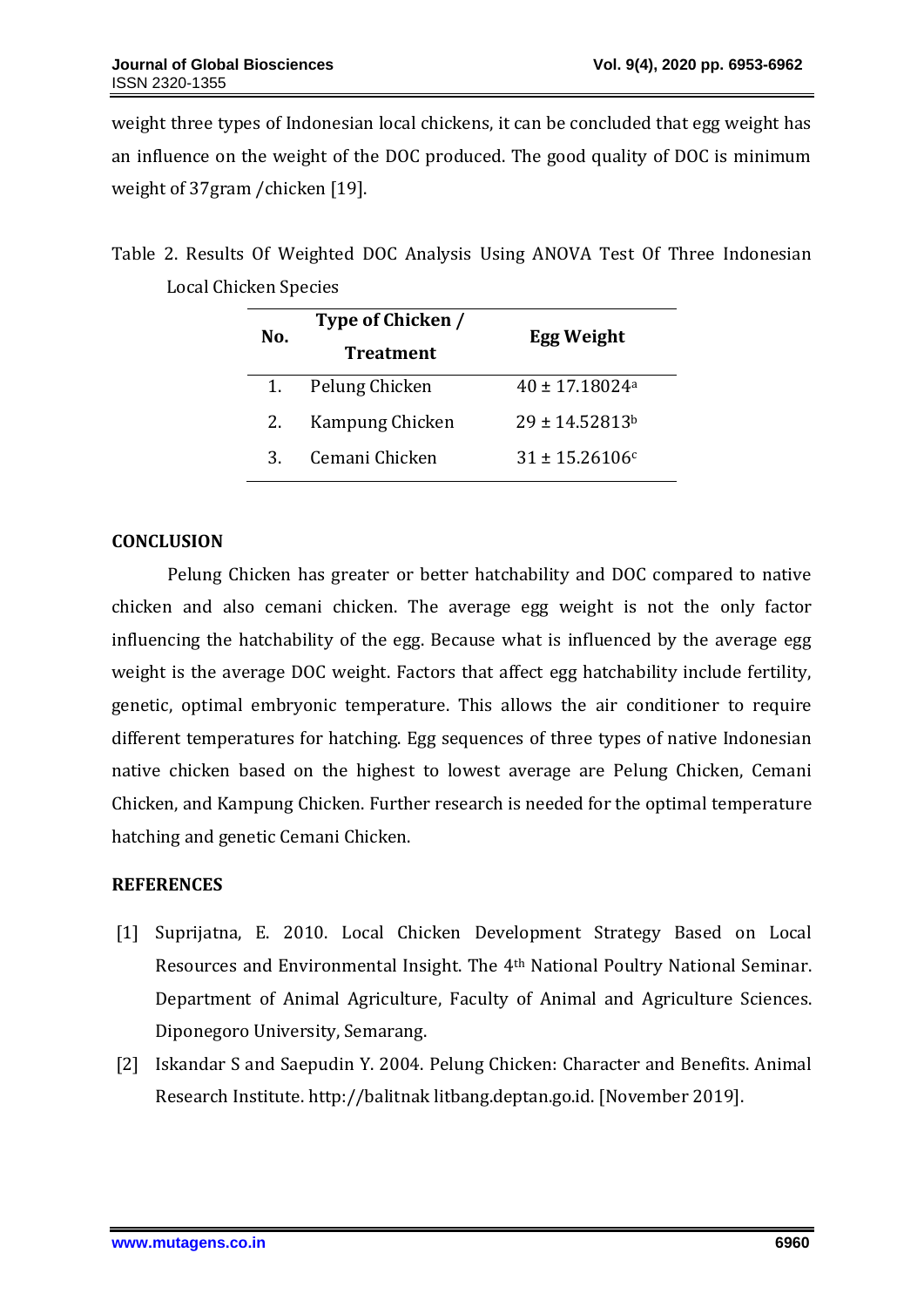- [3] Tjahjadi, H. 2010. Potential of Cemani Chicken Farm Business (Case Study of Cemani Chicken Farm in Temanggung). Graduate Program Thesis. Graduate Program, Bogor Agricultural University, Bogor.
- [4] Hasnelly, S. Iskandar, and T. Sartika.2017. Qualitative and Quantitative Characteristics of Sensi-1 Angrinak Chicken. Indonesia Journal of Animal and Veterinery Sciences. 22(2):68-79.
- [5] Rajab, A. 2013. Relationship between egg weight and fertility, hatchability and weight of native chicks. Journal of Animal and Plant Sciences (Agrinimal). 3:56-60.
- [6] Raditya, I. P. 2012. Broiler Chicken Hatching Management at PT. Super Poultry Jaya Pasuruan. Thesis. Final Associate's Degree. Agriculture Associate's Degree Agribusiness Program in Animal Husbandry, Faculty of Agriculture, Sebalas Maret University, Surakarta.
- [6] Sadid and Tanwiriah. 2016. Fertility Power of Hatching, and Hatching Weight of Local Chicken Jimmy's Farm Cipanas, Cianjur Regency, West Java. Faculty of Animal Husbandry. Pajajaran University.
- [7] Paimin, F.B. 2004. Making and Managing Hatching Machines. Self-Help Publishing Spreaders. Jakarta.
- [8] Indonesian National Standardization Agency. 2017. National Standard for Day / Chicken Age Chicken Seeds - Part 1: KUB-1. National Standardization Agency. Jakarta.
- [9] Hanafiah, KA. 2004. Experimental Design. Raja Grafindo Persada Publishing. Jakarta.
- [10] Jaya Samudera, D.J, and B.Cahyono. 2005. Ducks Breeding. Penebar Swadaya, Jakarta.
- [11] Iswati, Nurul Isnaini, and Trinil Susilawati. 2017. Fertility of Free-range Chicken Spermatozoa with the Addition of Glutathione Antioxidants in Ringer's Diluents During Cold Store. Journal of Animal Sciences 27(1):107-115
- [12] Widyantara, P. R. A., G.A.M Kristina Dewi, and I N. T. Ariana. 2017*.* Effect of Storage Duration on Egg Quality Consumption of Kampung Chickens and Lohman Brown Chickens. OJS Udayana University, Animal Husbandry Scientific Magazine. 20(1):5- 11
- [13] Addo, A. Hamidu, J.A. Ansah, A.Y. dan Adomako, K. 2018. Impact of egg storage duration and temperature on egg quality,